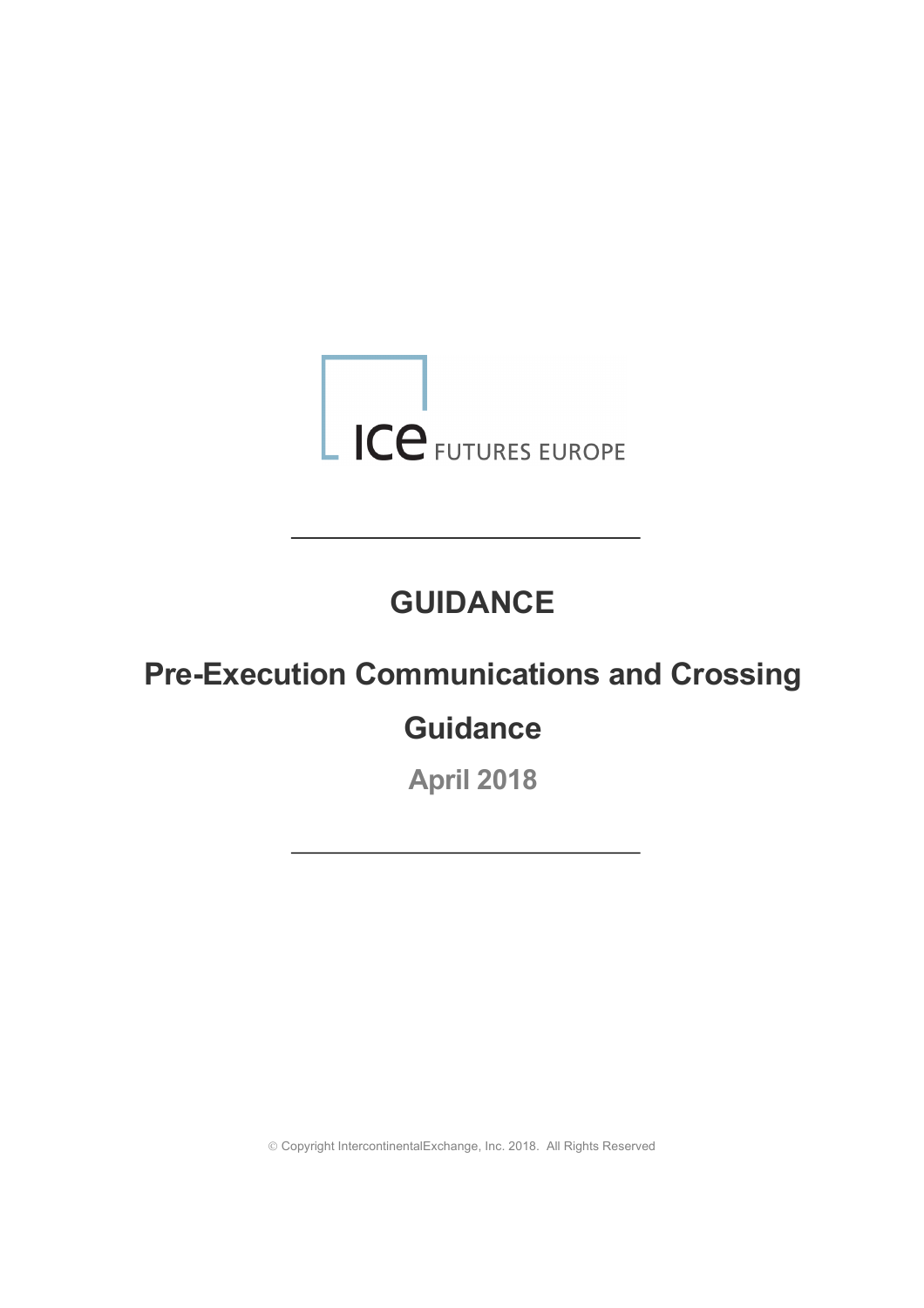# **ICE Futures Europe Guidance on Pre-Execution Communications and submission of Cross trades**

ICE Futures Europe Rules permit Members to engage in pre-execution communications in all Exchange products, subject to the provisions of Rules E.2.2; E.2.2A and G.4.

This Guidance is intended to provide further information on pre-execution communications; the permissions needed to engage in pre-execution communications on behalf of a customer; and on how orders resulting from pre-execution communications must be executed on the ICE Platform. (Please note that requirements vary depending on the product).

For clarity, pre-execution communications shall mean communications for the purpose of discerning interest in the execution of a transaction in a Contract prior to the terms of an order being submitted to the ICE Platform.

#### **1. Summary**

- Members may engage in pre-execution communications subject to certain conditions:
	- o Consent from the customer is obtained;
	- o Participants adhere to market conduct rules and ensure all information obtained during preexecution communications is not taken advantage of;
	- o Information is kept confidential and not disclosed to other parties;
	- o Matching business arising from pre-execution communications must be executed using the crossing method designated for that contract or group of contracts i.e. the Order Book method or the Crossing Order method. These methods are set out in more detail in Part 3 of this Guidance.
- A Request for Quote (RFQ) is automatically triggered once a crossing order, submitted using the Crossing Order method, is submitted to the ICE Platform.
- Cross trades can be entered using WebICE, ICE Block and through front end applications for designated products.

### **2. Pre-Execution Communications**

a) Details on what Members must consider when engaging in pre-execution communications and how such matching business must be submitted to the ICE Platform are set out below.

#### **Customer Consent**

i. Members must ensure that they have received the consent of the person they are acting on behalf of, i.e. the customer, before engaging in pre-execution communications. Records evidencing that such consent was obtained should be available for production upon request of the Exchange. Such consent may be in the form of blanket consent from a customer acknowledging its consent for the Member or its representative to engage in pre-execution communications on its behalf and would be considered in force until revoked by such customer.

#### **Confidentiality and Non-Disclosure**

ii. Members are reminded of Rule E.2.2A when participating in a pre-execution communication which states that any behaviour amounting to market abuse as set out in relevant market abuse legislation will constitute a breach of Exchange Rules. This includes front-running or pre-positioning. Members are not permitted to enter into a transaction for their own benefit, which is transacted on the basis of and ahead of an order (including a crossing order) which it, or an associate, is to carry out with or for another (in respect of which information concerning the order is inside information), which takes advantage of non-public information derived during pre-execution communication.

Members must not share specific, material and non-public information obtained in preexecution communications, or otherwise, with other Market participants, except in the normal course of business.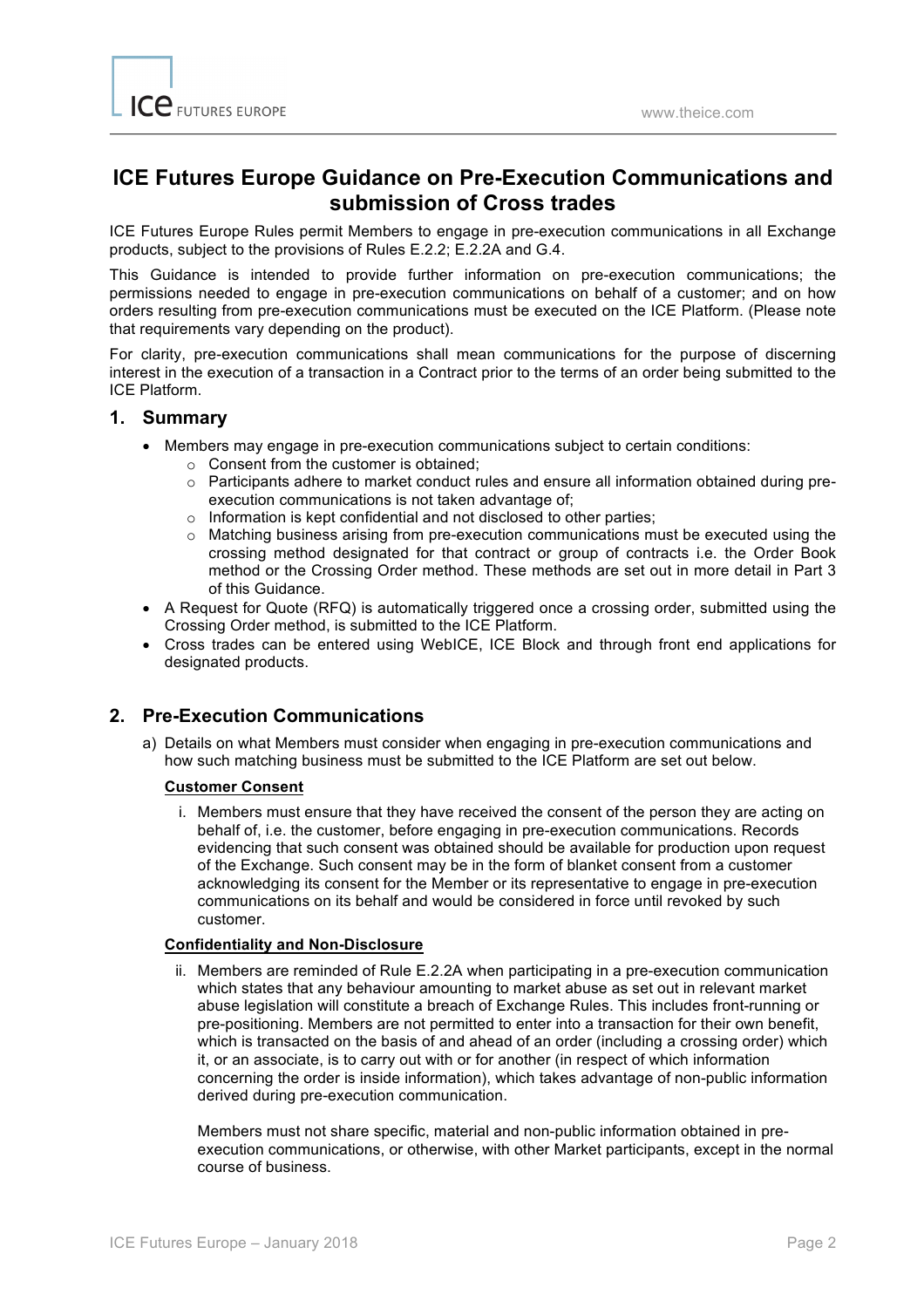#### **Execution**

- iii. Matching orders arising from pre-execution communications or pre-arrangement must be entered to the ICE Platform without delay either:
	- By submission to the ICE Platform as a cross trade. The methods that can be used to submit a cross trade are set out in Part 3; or
	- By submission as a Block trade, EFP/EFS transaction, basis trade or Soft Commodity EFRP, provided that the transaction has been made in accordance with Exchange Rules and procedures.

#### **3. Crossing Methods**

- a) Matching business may be submitted to the ICE Platform as a Cross Trade using the following methods:
	- i. the Order Book method a method by which matching business is entered into the order book as two separate orders; and
	- ii. the Crossing Order method a method by which matching business is entered into the order book as a single order containing a matching bid and offer.
- b) The crossing method which must be used for each contract or group of contracts is set out in the table below.

| <b>Order Book Method</b>                                               | <b>Crossing Order Method</b>                                                             |
|------------------------------------------------------------------------|------------------------------------------------------------------------------------------|
| ICE Low Sulphur Gasoil Futures (G)                                     | <b>Bonds</b>                                                                             |
| ICE Heating Oil (O)                                                    | <b>Soft Commodities</b>                                                                  |
| ICE Brent Futures (B)                                                  | <b>STIRS</b>                                                                             |
| ICE WTI Futures (T)                                                    | <b>Swapnote Contracts</b>                                                                |
| Electricity                                                            | <b>Equity Indices</b>                                                                    |
| ICE NYH (RBOB) Gasoline Futures (N)                                    | <b>Individual Equities</b>                                                               |
| <b>Emissions</b>                                                       | All Crude Oil & Refined products<br>(except those listed under the<br>Order Book Method) |
| Coal (Note: either crossing method<br>may be used for the Coal Futures |                                                                                          |
| which are listed under the Crossing                                    |                                                                                          |
| Order Method)                                                          | Eurodollar                                                                               |
|                                                                        | <b>GCF Repo Index Futures</b>                                                            |
|                                                                        | <b>Liquified Natural Gas</b>                                                             |
|                                                                        | Natural Gas Liquids                                                                      |
|                                                                        | Petrochemicals                                                                           |
|                                                                        | Freight                                                                                  |
|                                                                        | <b>Natural Gas Daily Futures</b>                                                         |
|                                                                        | <b>Natural Gas Daily Financial</b>                                                       |
|                                                                        | <b>Futures</b>                                                                           |
|                                                                        | <b>CFR South China Coal Futures</b>                                                      |
|                                                                        | FOB Indo sub-bit Coal Futures                                                            |
|                                                                        | gC Newcastle Coal Futures                                                                |
|                                                                        | ICE gC Richards Bay Coal                                                                 |
|                                                                        | <b>Futures</b>                                                                           |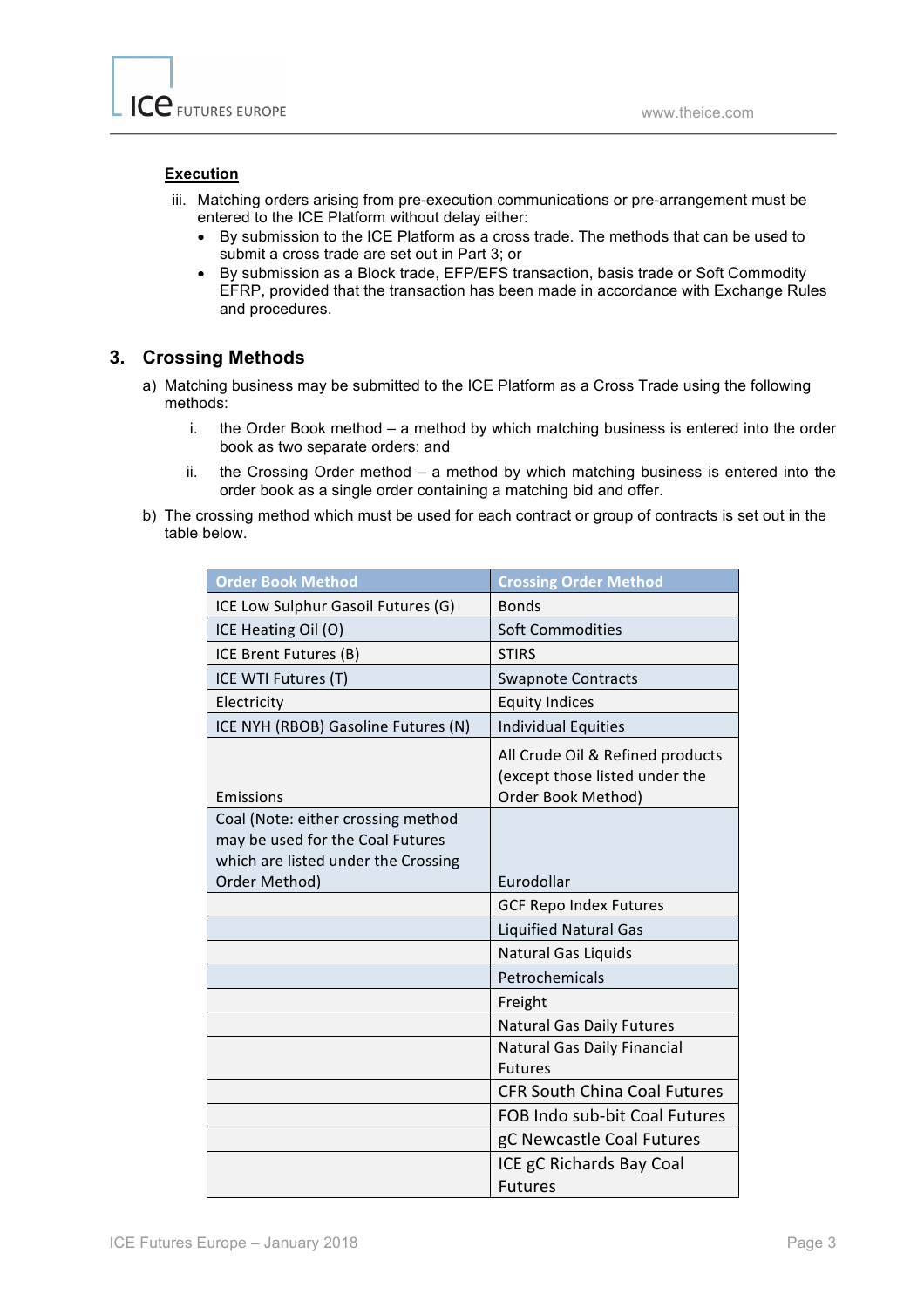| <b>ICE Richards Bay Coal Futures</b> |
|--------------------------------------|
| <b>ICE Rotterdam Coal Futures</b>    |
| <b>CSX Coal Futures</b>              |
| <b>Illinois Basin Coal Futures</b>   |
| Powder River Basin Coal              |
| <b>Futures</b>                       |

c) Once a Member or a Member's Representative has procured matching business through preexecution communications, the process for the submission of matching orders must be initiated without delay, using the designated method for the Contract concerned.

## **i) The Order Book Method**

- a) This method involves the Member or its Representative submitting the matching business directly into the order book as separate orders and not as one message. No Request for quote will be generated as a result of the submission.
- b) Where a Member has matching orders and there is no bid and/or no offer in the Market for the relevant Contract, one side of the matching business shall be submitted to the ICE Platform without delay and the matching order may only be submitted to the ICE Platform when a period of at least five seconds has elapsed since the first order was submitted.
- c) If the matching order is to be submitted, the applicable buy or sell orders must be submitted as soon as practicable and in any event no later than thirty seconds after the first order was submitted. Where a Member wishes to match a client order with an order where that Member is acting in a proprietary capacity, the client order shall be entered first. Where matching orders are both client orders, the Member must ensure that the client orders are executed in compliance with all relevant regulations and laws.
- d) Members are reminded that such orders may be filled by resting or incoming orders in the market.

#### **ii) The Crossing order method**

- a) The Crossing Order method utilises functionality built into the ICE Platform to enable users to submit matching business ("the Crossing Order") in one message. The functionality will generate an automatic RFQ and builds in the required time periods the RFQ will be exposed to the marketplace before the Crossing Order is activated and evaluated against other orders in the order book.
- b) Matching orders submitted using the Crossing Order method must be submitted without delay once the terms of the Crossing Order have been agreed. Crossing Orders must contain the quantity and price at which execution is sought. A Crossing Order cannot be amended once it has been submitted.
- c) Upon receipt by the ICE Platform, the Crossing Order will be time-stamped and will automatically initiate an RFQ, which will be exposed to the market for a prescribed time period before the ICE Platform will attempt to execute the Crossing Order. The prescribed time period shall be five seconds for all Contracts, or such other period as the Exchange may specify by circular. The volume of the orders within the Crossing Order will be displayed to the marketplace in the resulting RFQ, but not the price. No information in the RFQ will identify that a Crossing Order is forthcoming.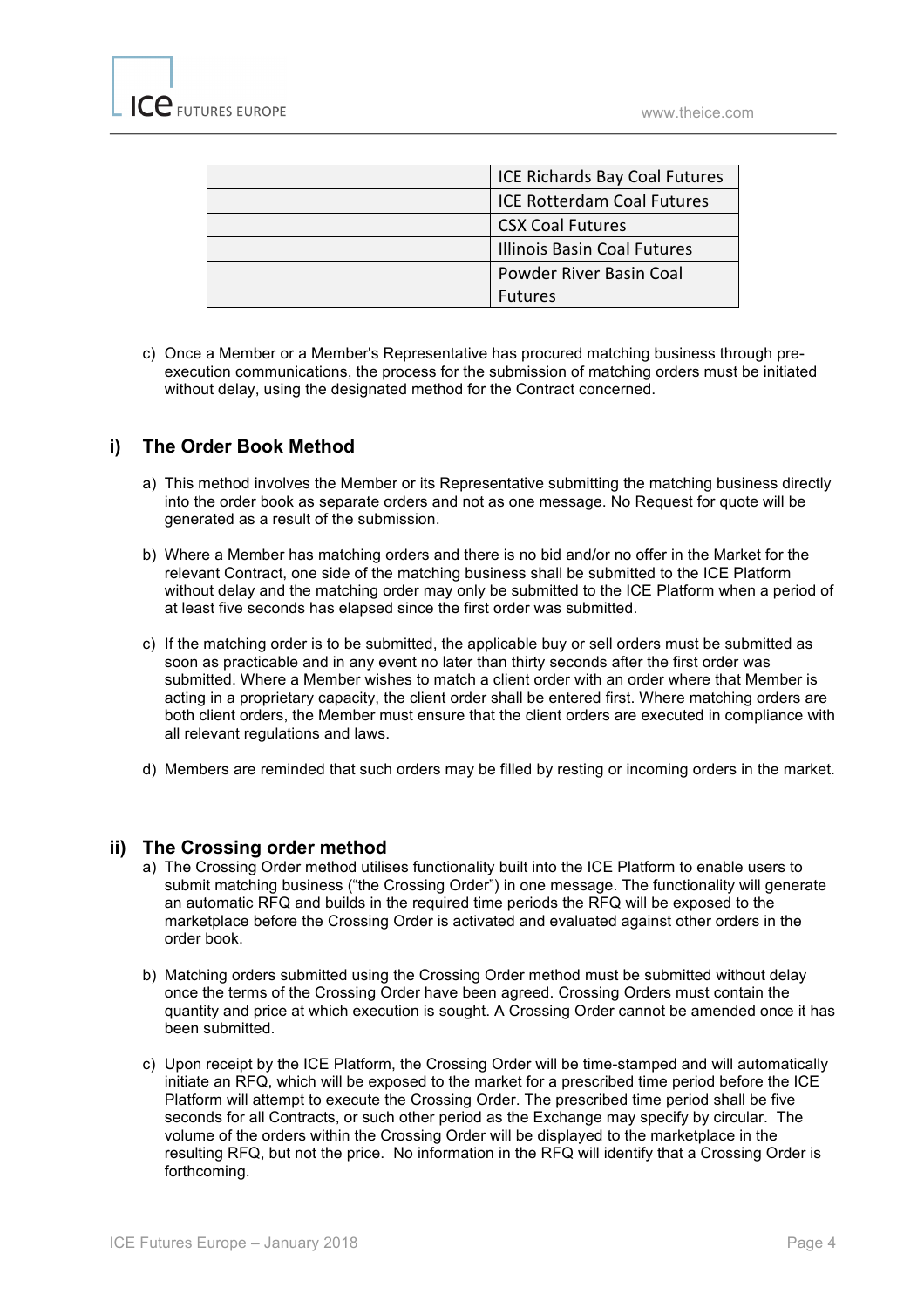- d) Immediately following such period, the Crossing Order will be activated, at which point it will be evaluated against other orders in the order book. Matching of orders shall occur through application of the trade matching algorithm for the Contract concerned, subject to the over-riding condition that the price of a resultant trade must represent a fair value for such trade.
- e) If the Crossing Order price improves the best bid and the best offer in the order book or if there is no bid/offer, 100% of the Crossing Order quantity will match at the Crossing Order price immediately upon activation. If the Crossing Order price improves the best bid but there is a better offer or offers, the buy side of the Crossing Order will be executed first against such better offer or offers and then subsequently against the sell side of the Crossing Order if any residual quantity on the buy side remains. Similarly if the Crossing Order price improves the best offer but there is a better bid or bids, the sell side of the Crossing Order will be executed first against such better bid or bids and then subsequently against the buy side of the Crossing Order if any residual quantity on the sell side remains. If there are unfilled quantities of the crossing order, the remaining volume will be cancelled by the ICE Platform.
- f) For purposes of determining priority in the order book, the Crossing Order will be considered to have been entered at the time the Crossing Order is submitted to the ICE Platform.

#### **4. Prohibitions**

- a) When entering matched business, a bid and/or offer must not be submitted to the ICE Platform deliberately to circumvent the procedures set out in Rule G.6A.4 relating to exposing the orders to the market.
- b) Once the Crossing Order is submitted and quotes are made, the submitter of the Crossing Order may trade opposite the bids or offers entered in response to the RFQ, however the parties to the Crossing Order (including the submitter of the Crossing Order) cannot enter bids or offers that would improve the bids or offers present in the corresponding market during the respective 5 second crossing window.

This would violate the provisions of Rule G.4(b)(iii) which prohibit the parties to pre-execution communications from entering orders that take advantage of information obtained through the pre-execution communication, such as the price at which the Crossing Order would execute.

- c) The parties to the Crossing Order (including the submitter of the Crossing Order) may also not submit any RFQs until the Crossing Order has transacted.
- d) The submitter of a Crossing Order may not submit another crossing order until the original crossing order is transacted.
- e) Members must not take advantage of the information obtained during pre-execution communications to benefit themselves, or any other participants, to the detriment of their client.
- f) Members must also not attempt to use the information received in the course of facilitating customer business to benefit their own position or that of any other participant, to the detriment of the client.
- g) The submitter of the Crossing Order may not specify a Reserve Quantity on a Crossing Order.

### **5. Transactions with no Pre-Execution Communications**

- a) Market participants may communicate with other users to obtain general market colour without engaging in pre-execution communications or simply to obtain a quote provided there is no express or obviously implied arrangement to execute a specified trade and no non-public information is communicated regarding an order or potential order.
- b) Members with a resting order exposed on the ICE Platform may contact potential counterparties to solicit interest in trading against the order. In any such communications, no non-public information (i.e. information not represented in the terms of the order exposed to the market) may be disclosed. For example, if the represented offer is for 250 contracts, it would be a violation of